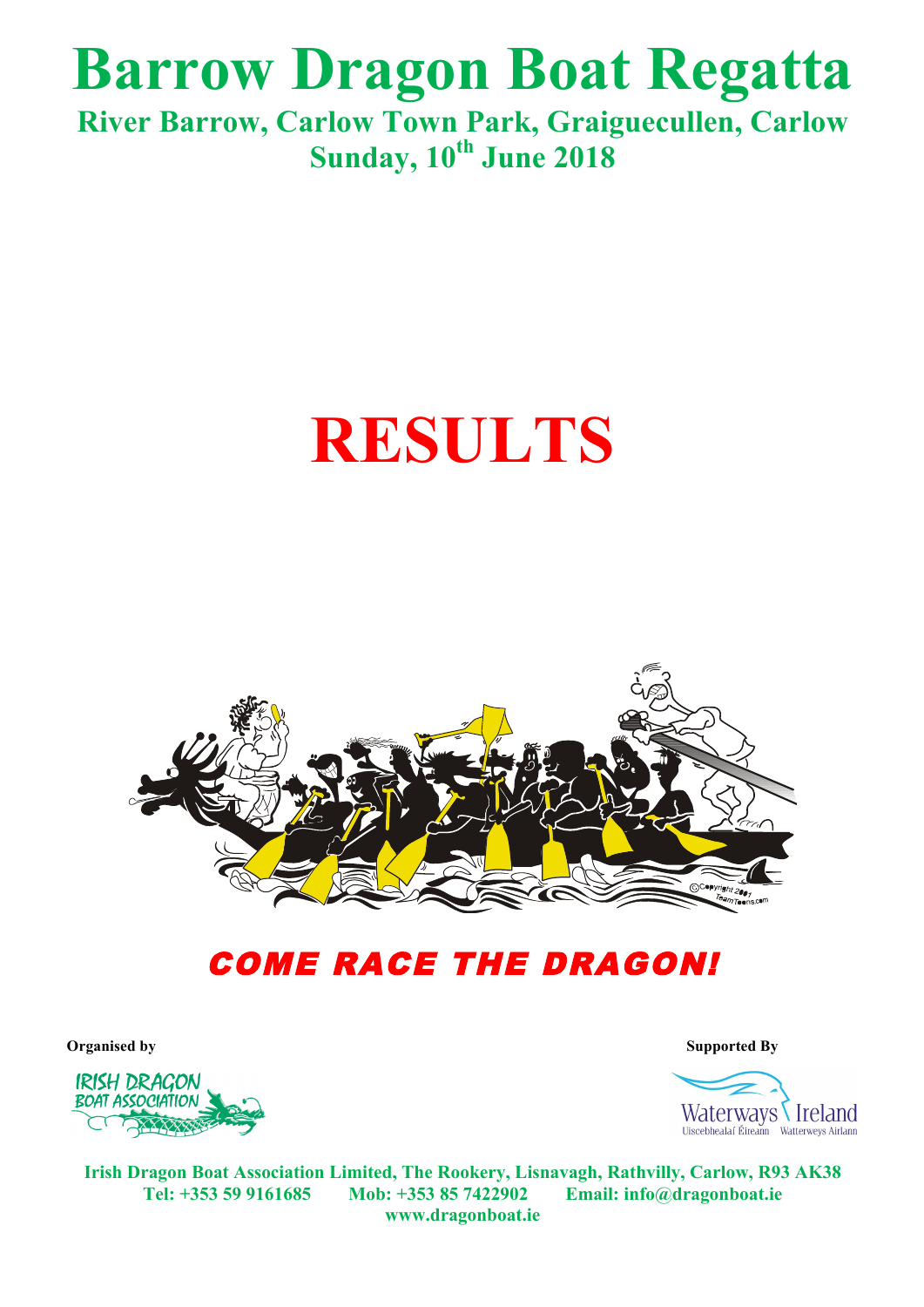# **Barrow Dragon Boat Regatta**

### **River Barrow, Carlow Town Park, Graiguecullen, Carlow Sunday, 10th June 2018**

|         | Lane 1                             | Lane 2                      | Lane 3                     |
|---------|------------------------------------|-----------------------------|----------------------------|
|         | <b>Combined Competition - 500m</b> |                             |                            |
| Race 1  | Kendra Warriors                    | <b>Carlow Dragons</b>       | Nore Dragon Paddlers       |
| 10.50   | 1.47.01                            | 1.47.92                     | 2.13.04                    |
|         |                                    |                             |                            |
| Race 2  | <b>Athy Dragon Hearts</b>          | Waterford Dragon Warriors   | <b>Plurabelle Paddlers</b> |
| 11.10   | 2.02.22                            | 1.57.07                     | 2.01.55                    |
|         |                                    |                             |                            |
| Race 3  | Dublin Vikings                     | <b>Shannon Dragons</b>      | <b>Carlow Crusaders</b>    |
| 11.30   | 1.53.30                            | 2.00.83                     | 1.48.75                    |
| Race 4  | <b>Florence Belles</b>             | <b>Suir Dragon Paddlers</b> | <b>Belfast Bellas</b>      |
| 11.50   | 2.04.66                            | 2.07.90                     | 2.13.66                    |
|         |                                    |                             |                            |
| Race 5  | Corkenny Dragons                   | <b>Lagan Dragons</b>        | <b>Carlow Dragons</b>      |
| 12.10   | 2.13.78                            | 1.59.71                     | 1.50.51                    |
|         | <b>Round 1 - Under 18s - 200m</b>  |                             |                            |
|         |                                    |                             |                            |
| Race 6  | The Barrow Dragons                 | $\blacksquare$              | <b>Carlow Cubs</b>         |
| 12.30   | 0.50.34                            |                             | 0.47.92                    |
|         | <b>Combined Competition - 500m</b> |                             |                            |
| Race 7  | Plurabelle Paddlers                | Kendra Warriors             | Dublin Vikings             |
| 12.50   | 2.09.36                            | 1.41.87                     | 1.51.62                    |
|         |                                    |                             |                            |
| Race 8  | <b>Belfast Bellas</b>              | Nore Dragon Paddlers        | <b>Athy Dragon Hearts</b>  |
| 13.10   | 2.13.99                            | 2.10.50                     | $1.58.66*^{TP}$            |
|         |                                    |                             |                            |
| Race 9  | <b>Carlow Crusaders</b>            | <b>Florence Belles</b>      | <b>Lagan Dragons</b>       |
| 13.30   | 1.53.32                            | 2.02.60                     | 2.03.60                    |
|         |                                    |                             |                            |
| Race 10 | <b>Carlow Dragons</b>              | Corkenny Dragons            | Waterford Dragon Warriors  |
| 13.50   | 1.52.01                            | 2.08.84                     | 1.56.85                    |
|         |                                    |                             |                            |
| Race 11 | <b>Shannon Dragons</b>             | <b>Plurabelle Paddlers</b>  | Suir Dragon Paddlers       |
| 14.10   | 2.05.46                            | 2.04.68                     | 2.09.61                    |

#### **Round 2 - Under 18s – 200m**

| Race  | Carlow Cubs | The Barrow Dragons | - |
|-------|-------------|--------------------|---|
| 14.30 | 0.47.48     | .49.87             |   |



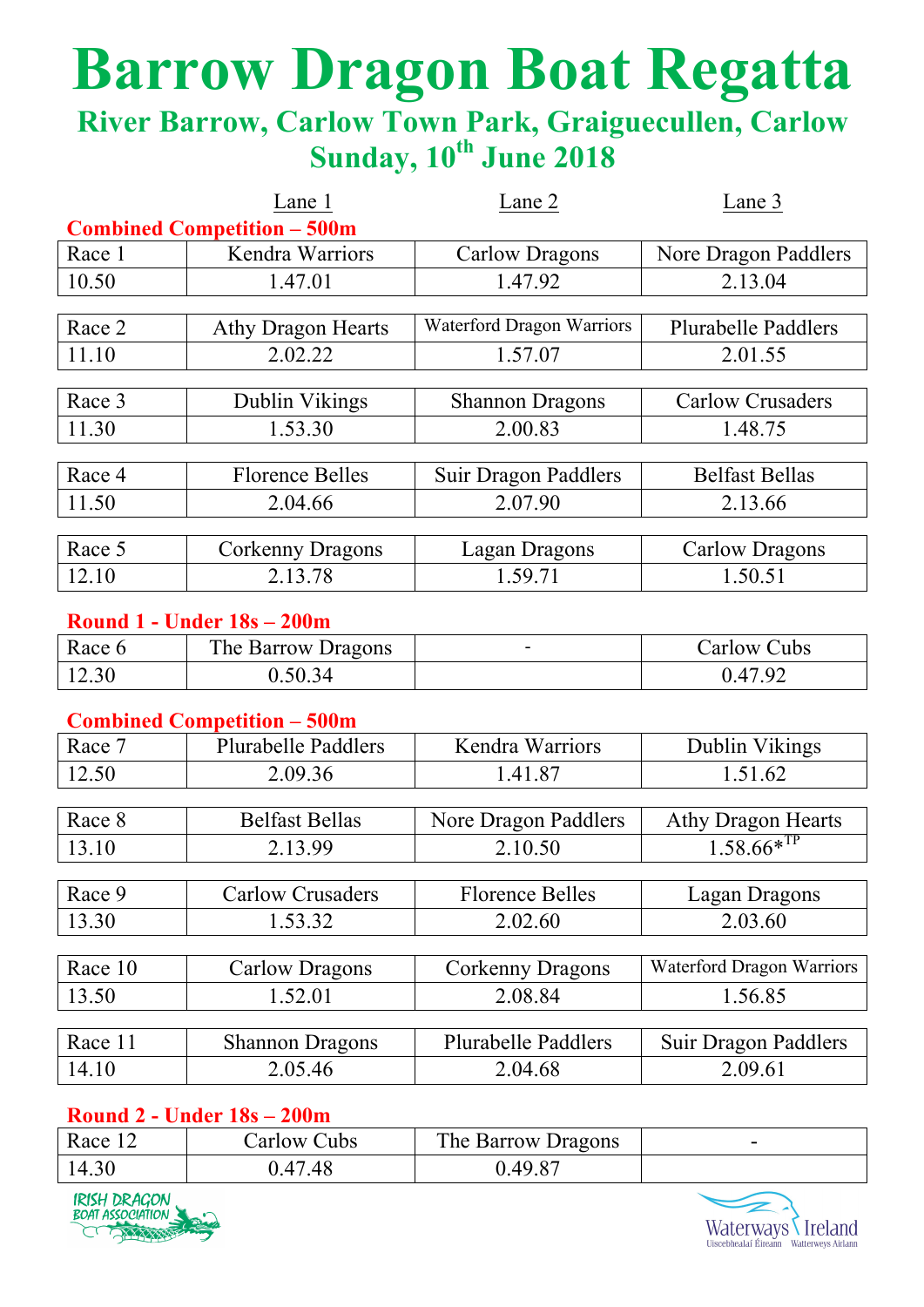| Lane 1                           | Lane 2                    | Lane 3                 |  |
|----------------------------------|---------------------------|------------------------|--|
| <b>Combined Class - 500m</b>     |                           |                        |  |
| <b>Waterford Dragon Warriors</b> | <b>Athy Dragon Hearts</b> | <b>Florence Belles</b> |  |
| 1.59.13                          | 1.57.45                   | 2.04.17                |  |
|                                  |                           |                        |  |
| Lagan Dragons                    | <b>Belfast Bellas</b>     | <b>Shannon Dragons</b> |  |
| 2.08.65                          | 2.09.07                   | 2.03.02                |  |
|                                  |                           |                        |  |
| Nore Dragon Paddlers             | Dublin Vikings            | Corkenny Dragons       |  |
| 2.15.25                          | 1.50.45                   | 2.11.98                |  |
|                                  |                           |                        |  |
| Suir Dragon Paddlers             | <b>Carlow Crusaders</b>   | Kendra Warriors        |  |
|                                  | 1.50.98                   | 1.42.34                |  |
|                                  | $2.20.31*$ Impeded        |                        |  |

#### **Round 2 - Under 18s – 200m**

| Race  | $\overline{\phantom{a}}$ | $\alpha$ carlow $\alpha$<br>Cubs | The Barrow Dragons |
|-------|--------------------------|----------------------------------|--------------------|
| 16.10 |                          | 0.48.39                          | 0.49.81            |
| n     |                          |                                  |                    |

**D `'**

#### **WOMEN'S COMPETITION MAJOR FINAL**

| Race 19     | Athy Dragon Hearts      | Carlow Dragons           | Lagan Dragons                     |
|-------------|-------------------------|--------------------------|-----------------------------------|
| Major Final | $2nd$ Fastest in Rounds | <b>Fastest in Rounds</b> | 3 <sup>rd</sup> Fastest in Rounds |
| 16.30       | 2.00.58                 | 1.48.90                  | 2.03.93                           |

#### **The Major Final determines positions 1 – 3 in the Women's Competition.**

#### **OPEN COMPETITION MAJOR FINAL**

| Race 20     | Carlow Crusaders        | <b>Kendra Warriors</b>   | Dublin Vikings                    |
|-------------|-------------------------|--------------------------|-----------------------------------|
| Major Final | $2nd$ Fastest in Rounds | <b>Fastest in Rounds</b> | 3 <sup>rd</sup> Fastest in Rounds |
| 16.50       | 1.52.93                 | .40.83                   | 1.50.73                           |

#### **The Major Final determines positions 1 – 3 in the Open Competition.**

#### **PRIZE GIVING 17.00 hrs**